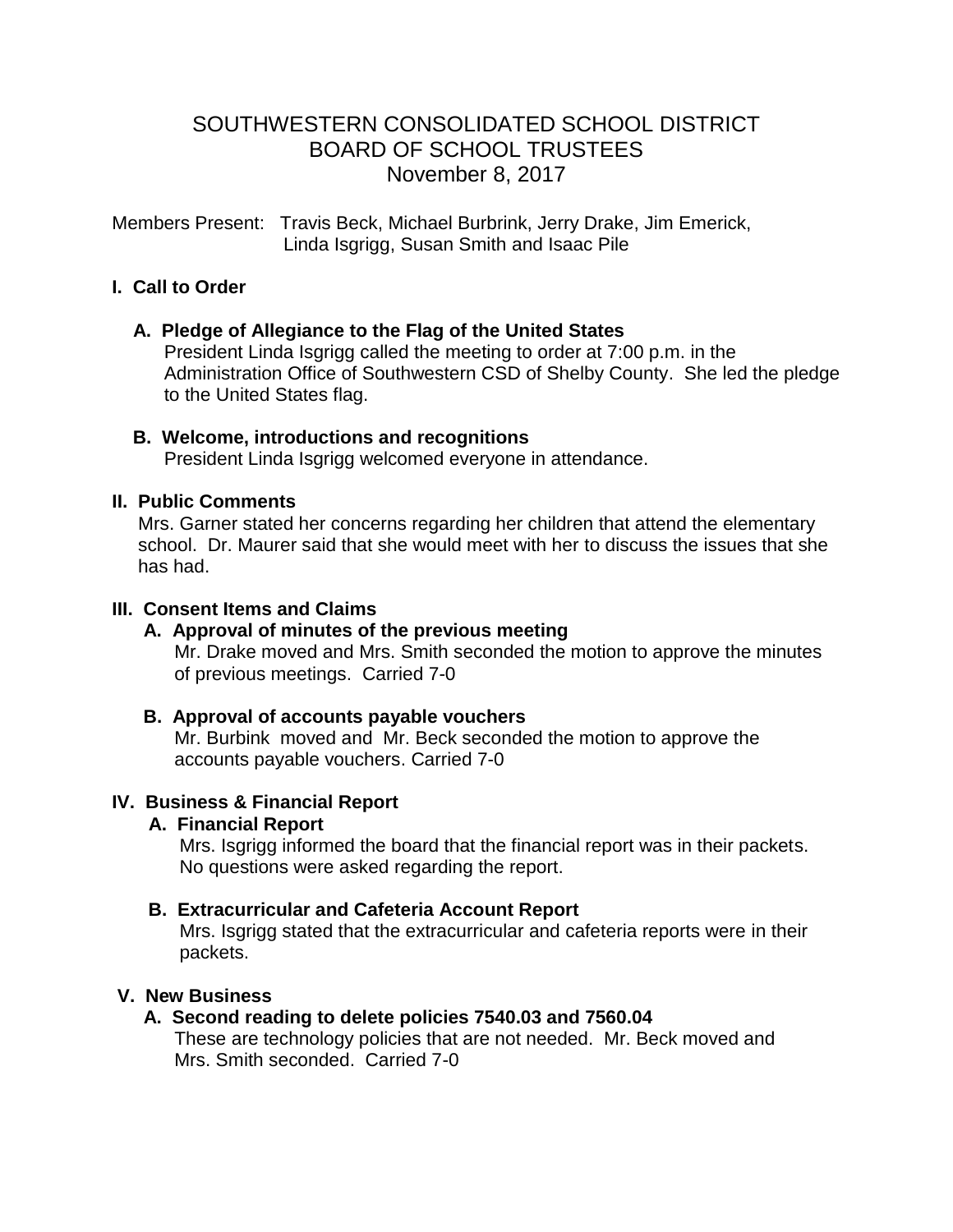### **B. Recommend the acceptance of donations**

- \$500.00 from Pile Properties, Inc. for SWE Robotics
- \$250.00 from Isaac Pile Seed Sales LLC for SWE Robotics.
- \$657.00 from Mt. Auburn Christian Church for the Spartan Cupboard

Mr. Emerick moved and Mr. Burbrink seconded. Carried 7-0

#### **C. Recommend the approval of the Superintendent's contract as advertised**

Mr. Beck moved and Mrs. Smith seconded. Carried 7-0

### **D. Other**

 Dr. Maurer asked for approval of the revisions to the Title I Parent Engagement district and school guidelines.

Mr. Burbrink moved and Mrs. Smith seconded. Carried 7-0

### **VI. Reports & Presentations**

#### **A. Principal Reports**

Mr. Chase informed the board that the high school was selected for a mandatory graduation audit last year and it should not be a problem. Mr. Chase also mentioned that Southwestern received a Four Star Award through a counseling grant. Mr. Chase told the board that our counseling department has been going in the right direction. Mr. Chase also mentioned that Graduation Pathways will cause big changes to our current  $7<sup>th</sup>$  graders as they approach their graduation date. Mr. Chase also congratulated the girls varsity basketball team on their 2-0 record in the NHC.

Mr. Edwards congratulated the girls  $4<sup>th</sup>/5<sup>th</sup>$  grade basketball team on the great job that they are doing. He said that there were not enough  $5<sup>th</sup>$  grade girls who went out for basketball so  $4<sup>th</sup>$  grade girls were added. Mr. Edwards also informed the board that Boost (M-class testing) will be utilized at the elementary to prepare the children for Spring testing.

# **B. Facilities Maintenance Director**

Mr. Cooper informed the board that the masonry work at the high school was almost completely finished. He thanked Driftwood and Nading Electrical for their work on the greenhouse. Mr. Cooper said that the greenhouse should be finished before Christmas.